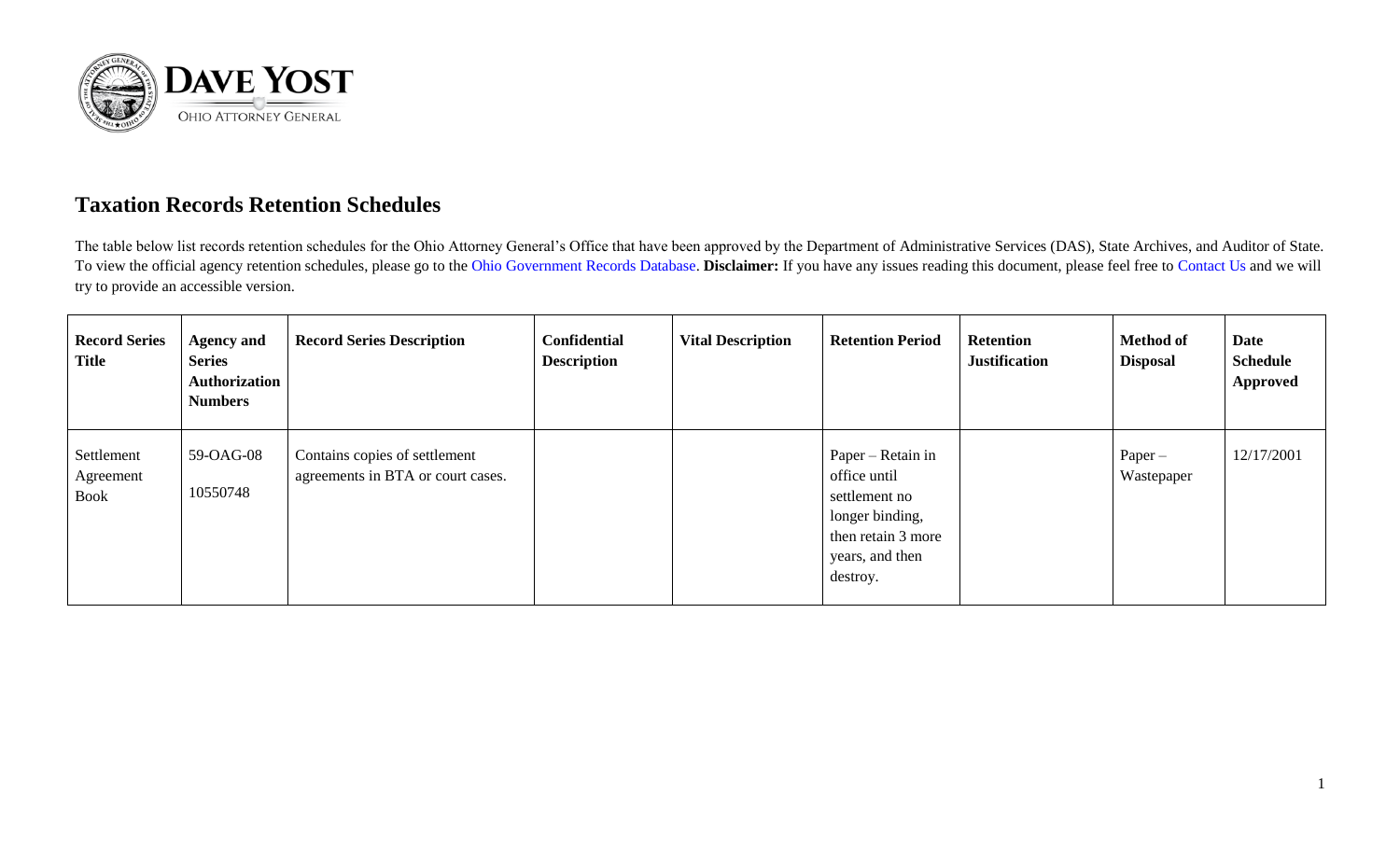

| <b>Record Series</b><br><b>Title</b>         | <b>Agency and</b><br><b>Series</b><br>Authorization<br><b>Numbers</b> | <b>Record Series Description</b>                                                                                                                                                                                                                                                                                                                                                                                                                                                                                                            | <b>Confidential</b><br><b>Description</b> | <b>Vital Description</b> | <b>Retention Period</b>                                                                                                                                                                                                                                                       | <b>Retention</b><br><b>Justification</b> | <b>Method of</b><br><b>Disposal</b>             | Date<br><b>Schedule</b><br><b>Approved</b> |
|----------------------------------------------|-----------------------------------------------------------------------|---------------------------------------------------------------------------------------------------------------------------------------------------------------------------------------------------------------------------------------------------------------------------------------------------------------------------------------------------------------------------------------------------------------------------------------------------------------------------------------------------------------------------------------------|-------------------------------------------|--------------------------|-------------------------------------------------------------------------------------------------------------------------------------------------------------------------------------------------------------------------------------------------------------------------------|------------------------------------------|-------------------------------------------------|--------------------------------------------|
| Board of Tax<br><b>Appeals Case</b><br>Files | 59-OAG-09<br>10551432                                                 | BTA case files are used to manage<br>and litigate cases for the department<br>of taxation. They can include, but are<br>not limited to, the notice of appeal,<br>statutory transcript filed with the<br>Board of Tax Appeals (BTA),<br>transfer memo summarizing the case,<br>correspondence, discovery, evidence,<br>pleadings, BTA decisions,<br>background and legal research,<br>attorney notes, settlement and<br>negotiation documents, hearing and<br>deposition materials, documents<br>relating to experts, and media<br>coverage. |                                           |                          | <b>Machine Readable</b><br>$-2$ years after case<br>closed with no<br>appeals filed. If<br>appeal is filed,<br>transfer to Court<br>Case Files.<br>Paper $-2$ years<br>after case closed<br>with no appeals<br>filed. If appeal is<br>filed, transfer to<br>Court Case Files. |                                          | Machine<br>Readable-<br>Delete<br>Paper – Shred | 5/18/2011                                  |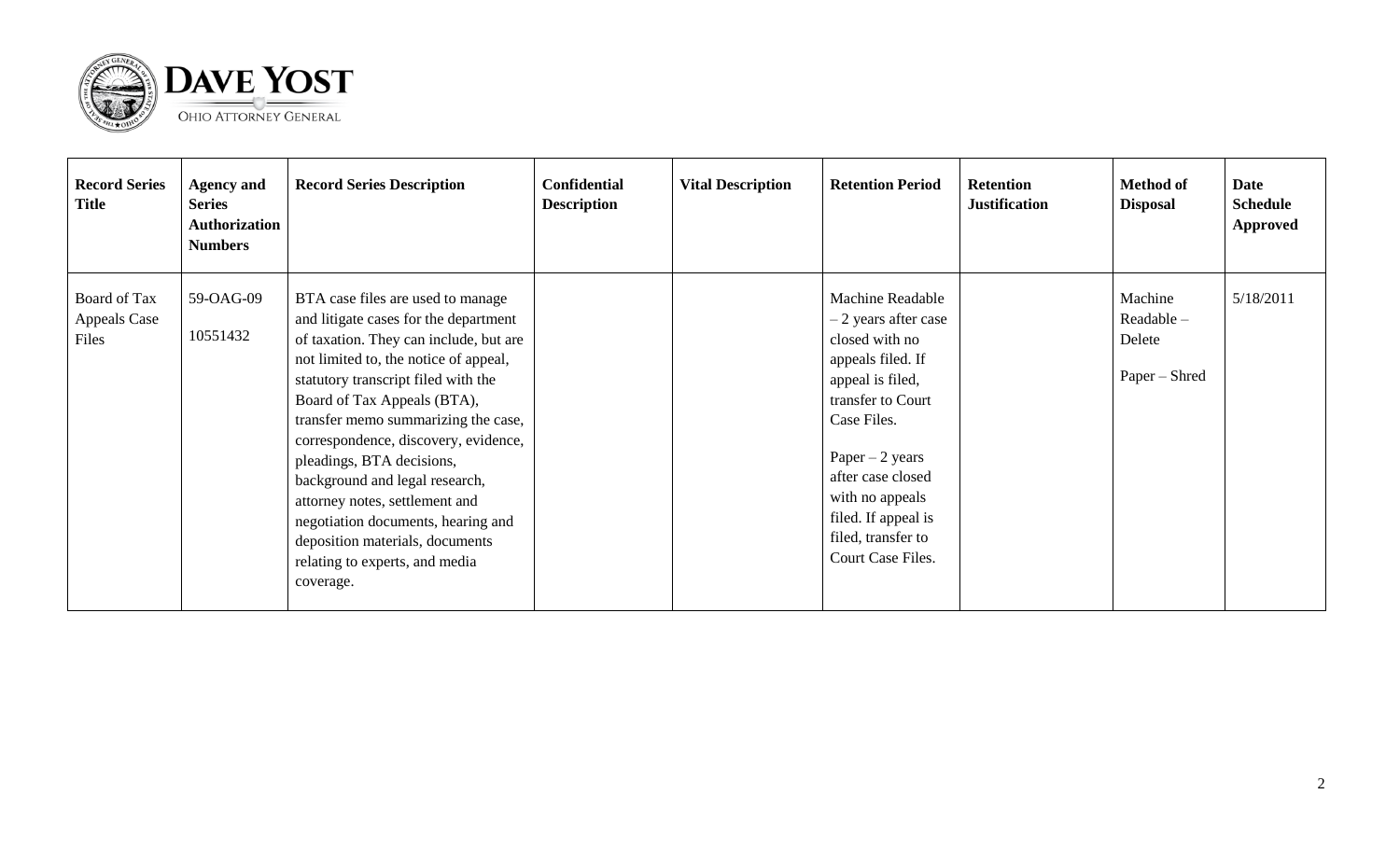

| <b>Record Series</b><br><b>Title</b> | <b>Agency and</b><br><b>Series</b><br><b>Authorization</b><br><b>Numbers</b> | <b>Record Series Description</b>                                                                                                                                                                                                                                                                                                                                                                                                                                                                                                  | <b>Confidential</b><br><b>Description</b> | <b>Vital Description</b> | <b>Retention Period</b>                                                                                                                                       | <b>Retention</b><br><b>Justification</b> | <b>Method of</b><br><b>Disposal</b>                | Date<br><b>Schedule</b><br><b>Approved</b> |
|--------------------------------------|------------------------------------------------------------------------------|-----------------------------------------------------------------------------------------------------------------------------------------------------------------------------------------------------------------------------------------------------------------------------------------------------------------------------------------------------------------------------------------------------------------------------------------------------------------------------------------------------------------------------------|-------------------------------------------|--------------------------|---------------------------------------------------------------------------------------------------------------------------------------------------------------|------------------------------------------|----------------------------------------------------|--------------------------------------------|
| <b>Court Case</b><br>Files           | 59-OAG-10<br>10551431                                                        | Cases originating with the courts or<br>appeals from Board of Tax Appeals<br>(BTA) decisions. Can include, but is<br>not limited to, the complaint,<br>documents from the BTA<br>proceeding, notice of appeal,<br>appellate filings, documents from the<br>Department of Taxation,<br>correspondence, discovery, evidence,<br>pleadings, background and legal<br>research, attorney notes, settlement<br>and negotiation documents, hearing<br>and deposition materials, documents<br>relating to experts, and media<br>coverage. |                                           |                          | <b>Machine Readable</b><br>- 2 years after case<br>closed & all<br>appeals exhausted.<br>Paper $-2$ years<br>after case closed &<br>all appeals<br>exhausted. |                                          | Machine<br>$Readable -$<br>Delete<br>Paper – Shred | 5/18/2011                                  |